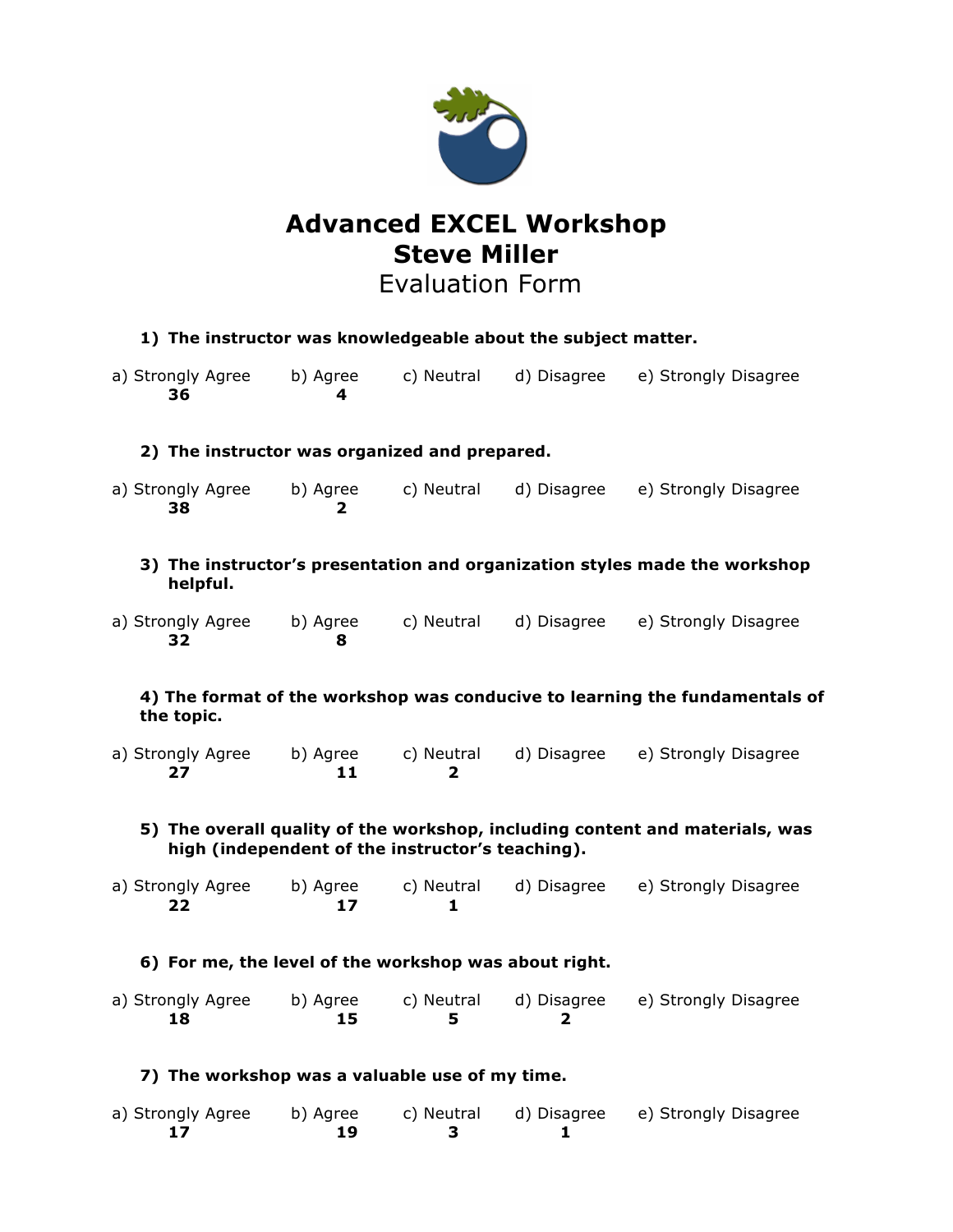### **8) Which aspects of the workshop were the most valuable?**

• The solver part

# • Comfort (? Sp?)

- Pace
- Pace
- The beginning aspects
- Just repeting (sic) the process
- The instructors help afterwards
- There were good examples used
- I feel really comfortable with solver
- The examples
- The solver part
- The materials are fantastic and Steve is a great instructor. Very organized and knowledgeable.
- Setting up solver and interpreting questions.
- Basic uses of solver
- We will use solver for most assignments this quarter so this was very helpful. Thanks!
- All
- The basic operations of solver
- Going through examples
- Learning solver problems and starting at the basic level.
- All was very useful.
- Color-coded, organized excel worksheet
- Doing sample problems that were similar to problems we will see in class.
- Great exercises, very useful!
- Once again, concise, informative, useful, and interactive. Great workshop.
- Excel solver was great and timely. Thought examples aligned well with our assignments. Great pacing. Thanks.
- Solver material was very helpful.
- Different uses of solver
- Everything. Steve's got a good sense of what we need to know, and he asks us to make sure what he says is relevant.
- The examples were really helpful and he taught at a good pace. Also great examples b/c they were real world scenarios.
- All examples/problems were valuable especially examples close to what we do in class.
- Basic overview of solver was great w/ potential problems.
- Application of solver for biological, real world problems.
- Getting to practice with solver; having answers/ spreadsheets ahead of time or afterwards; color coding= SUPER HELPFUL
- The explanations

## **9) Which aspects were the least valuable?**

- Sometimes its hard to catch up if behind
- Time of day (sleepy!)
- $\cdot$  N/A
- Not sure I'm at the level to apply more advanced uses of solver
- The basics of excel
- The examples that repeated the previous examples
- 0
- N/A
- NA